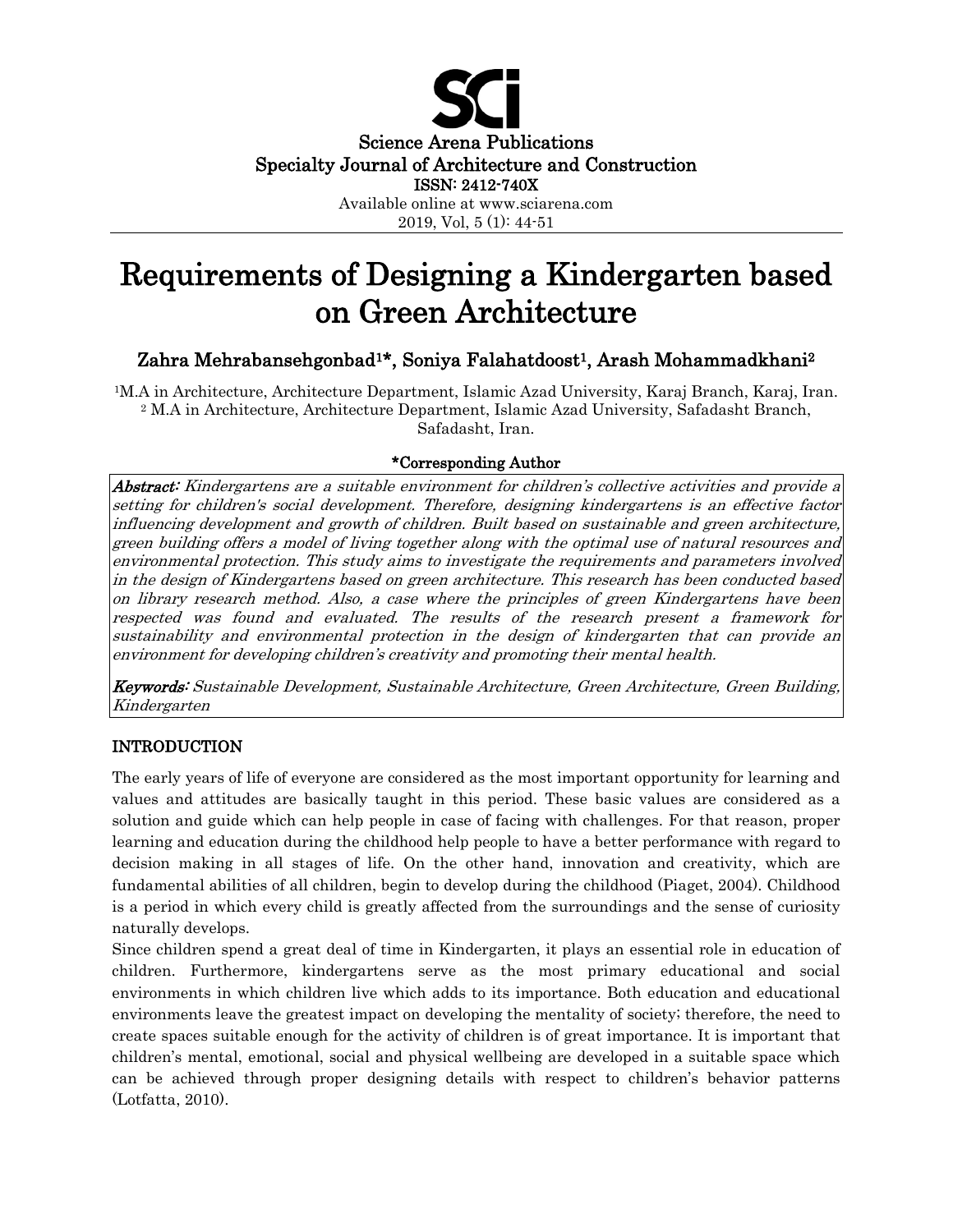Sustainable architecture is an effort to develop an environmentally-friendly environment and pursues to optimize the environmental impacts on children's health, and this cannot be achieved if the design of kindergartens is overlooked (Roy Madhumita, 2008). Given that the personality of children differs in different ages and because there are many principles available to design a kindergarten, it is very crucial to provide a framework to utilize the principles of sustainable architecture when designing a kindergarten. This paper aims to investigate, identify and evaluate the factors affecting the design of green buildings, as well as principles and criteria for designing the green kindergartens. The results show that using sustainable and green architecture can provide a suitable basis for institutionalizing the goals of sustainable development in children as a future generation.

(Figure 1) shows the key items, parameters and effective solutions for green building design based on the conducted studies.



Figure 1: The parameters and solutions affecting the design of building in green structures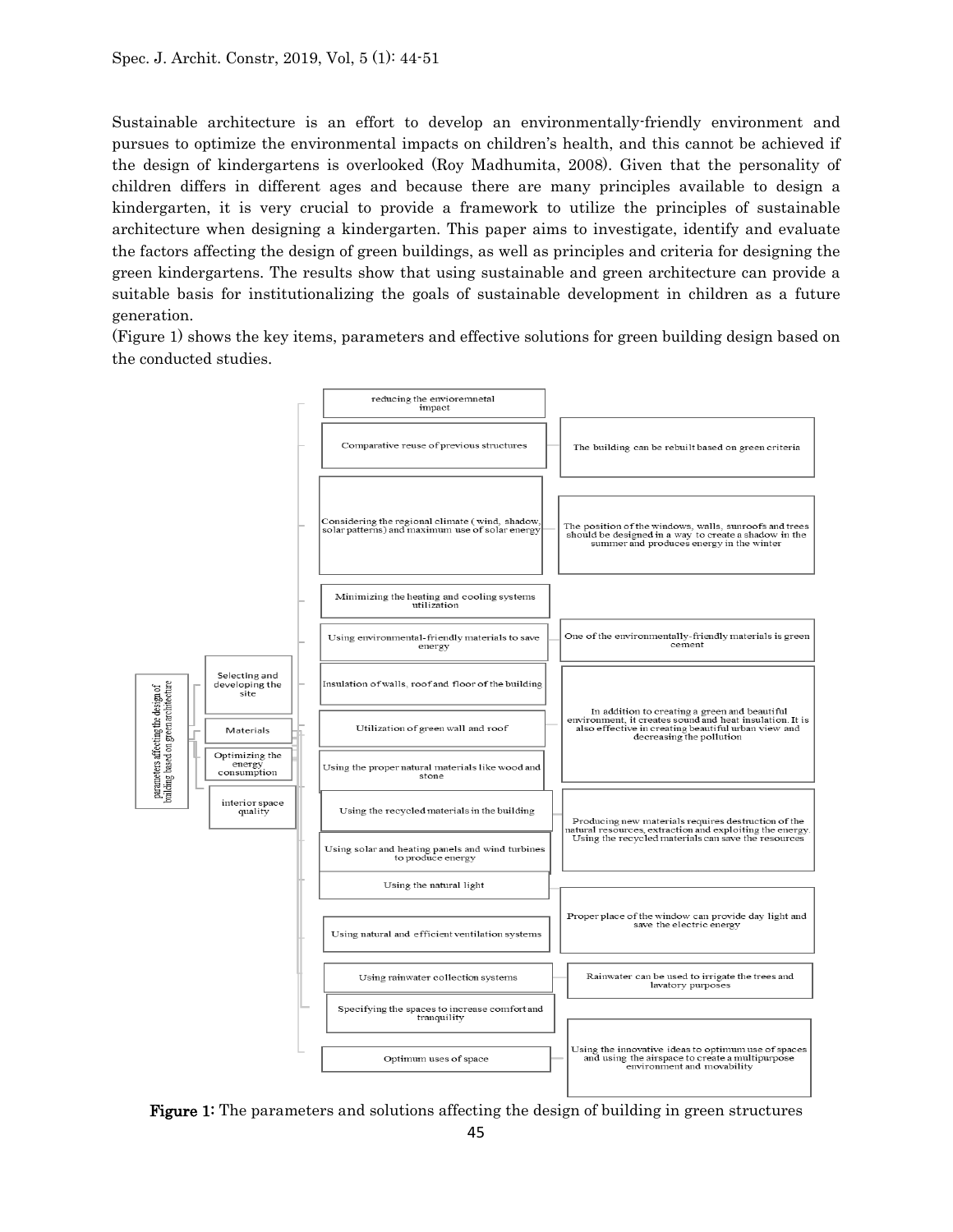#### Designing the kindergarten

Childhood is a part of every one's life and although, it is a short period, due to the effectiveness and developing the individual's personality, it is of paramount importance. Children constitute the most sensitive and affected age range of the community members. And in the most important and sensitive years of their life, i.e. since the characteristic, mental, physical and social development bases are formed to the time they enter into the city, they demand social living experience in their own scale which requires the provision of children-friendly and intimate space (Nagasawa, 2010).

Studies show that the modern society has endowed the child with ability to be aware of almost everything very fast. Thus, knowing about their personality and solving their mental problems enable us to have successful grown up people for the future. Playing is provides a sense of passion and excitement in children and suitable games can help them to develop and promote their intelligence and memory, as well as their skills.

Psychologists consider children's personality different at any age, but they have commonalities in the social setting. Considering the common social characteristics of children, one can refer to playing with the peers, being active and energetic and having the ability to recognize the spaces. Being in collective environments such as kindergartens, plays an important role in the development of children by improving the child's conscious, reasoning and developing the observational skills (Paulus, 2000).

When designing a Kindergarten, designers are looking for a quiet environment away from the commotion of the world of adults, and try to create a world with beautiful colors and full of happiness in which the children are able to find a chance to express their new ideas and improve their talents. There are also opportunities for exploration, testing and playing for children by taking into account the safety principles (Hart, 1995). The design of a Kindergarten aims to be a place where children can use their creativity. A suitable environment like this encourages exploration behaviors in young children and increases the thinking ability, particularly their ability to solve the problem, as well as their creativity.

#### The proposed principles for designing a green Kindergarten

Architecture for children has particular features which should be considered in child-friendly environment designing. It is necessary to provide a framework to design children environments by taking into account the large population of children and the shortcomings and deficiencies children may encounter with in the environments purposefully designed for them. Reviewing the related literature in this paper, the methodological principles of designing kindergartens concerning the principles of green architecture has been presented. These principles are developed based on several foundations that combine the principles of designing kindergartens and green buildings as presented in Table 1 below.

| Rank           | Principle           | Descriptions                                                                                             |  |  |  |
|----------------|---------------------|----------------------------------------------------------------------------------------------------------|--|--|--|
|                | Safety              | One-story kindergarten building is one of the best ways to consider the<br>safety measures for children. |  |  |  |
| $\overline{2}$ | Appropriate road    | Roads are designed with the zero possible risk for children.                                             |  |  |  |
|                | access              |                                                                                                          |  |  |  |
| 3              | Creating new and    | Creating new forms in the whole building or in some parts of the                                         |  |  |  |
|                | innovative forms    | building like windows and doors can make the building more attractive.                                   |  |  |  |
| $\overline{4}$ | Observing the scale | As the users are children, scales should be taken into account                                           |  |  |  |
| 5              | Optimum use of      | Optimum use of energy by taking advantage of sunlight, wind direction,                                   |  |  |  |
|                | energy              | proper establishment of the building and other climate requirements                                      |  |  |  |

Table 1: The proposed principles for designing green kindergarten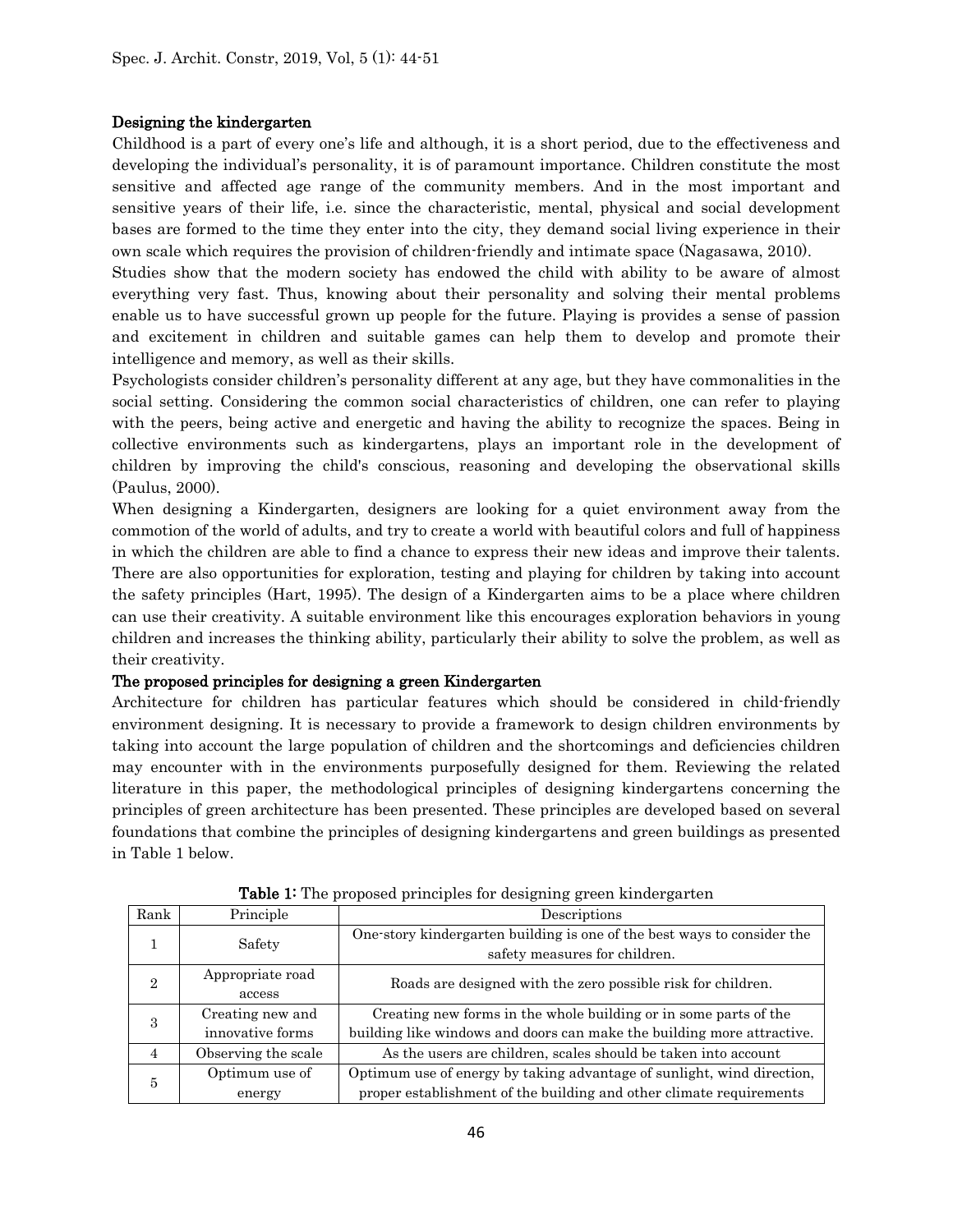|                |                      | and consideration.                                                     |  |  |
|----------------|----------------------|------------------------------------------------------------------------|--|--|
| 6              | Natural light        | Natural light produces energy savings. Also, natural light can have    |  |  |
|                |                      | amazing beneficial effects on children.                                |  |  |
| $\overline{7}$ | Creating open spaces | Creating open spaces and yards are essential issues to improve         |  |  |
|                | and playgrounds      | children's activity.                                                   |  |  |
| 8              | Designing natural    | The green space brings joy and happiness to children.                  |  |  |
|                | spaces               |                                                                        |  |  |
| 9              | Creating spatial     | Spatial diversity creates efficient various spaces accustomed with the |  |  |
|                | diversity            | needs of children.                                                     |  |  |
| 10             | Proper frontage      | Proper frontage design can be attractive and captures children's       |  |  |
|                | design               | attention.                                                             |  |  |
| 11             | Access to malleable  | The accessibility to natural materials like sand, mud, soil can help   |  |  |
|                | materials            | children to develop their fantasies.                                   |  |  |
| 12             | Selecting the proper | Use of environmentally friendly materials and use of non-toxic natural |  |  |
|                | materials            | materials such as stone and wood.                                      |  |  |

### Case Study Review

### • Domestic case study: The institute for children and adolescents artistic development

The construction of this large cultural institute, which is considered to be the largest cultural and artistic complex designed particularly for the children and adolescents in Iran, was finished in 1993. This institute is of the most important complexes frequently used to hold festivals, exhibitions and national and international conferences in the field of culture, literature and art of children and adolescents, as well as other fields in (Figure 2).

The complex consists of various spaces and workshops designed particularly for children and adolescents and the spaces are suitable enough for all types of cultural and artistic activities such as various educational workshops, spaces such as the children's market, children's galleries and museum, to name a few. Some exhibition and conference halls with total area of 7000 meter, two amphitheaters, conference halls, restaurants, etc., are among the exhibition, and conference venues of this center in (Figure 3).



Figure 2: The institute for children and adolescents artistic development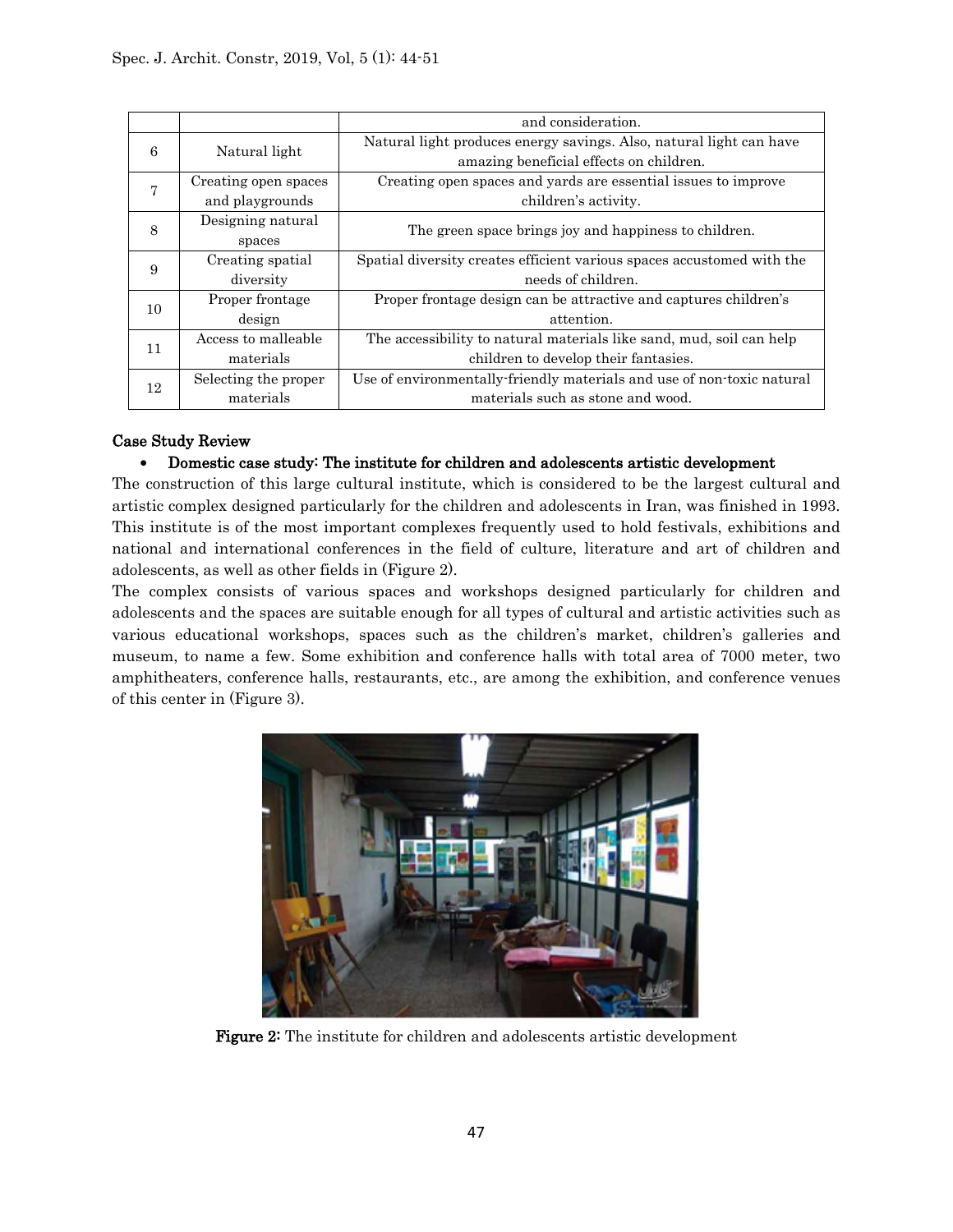

Figure 3: The institute for children and adolescents artistic development

## A. Advantages

- 1) Being located in an appropriate sight considering the neighborhood (tennis court of the park, chess federation, Hijab sports complex and Laleh Park).
- 2) Being located in an appropriate sight considering urban accessibility

## B. Disadvantages

- 1) The lack of the proper design considering children's morale
- 2) The majority of the designed spaces is allocated to administrative activities. This restricts the freedom of activity of children in the whole building.
- 3) Long and poor lightning corridors can be terrifying for children.
- 4) Most of the events arranged to be hold in this complex are official ones and percent of children participation is low.
- 5) The users have no direct access to the Laleh Park which is opposite to the designed objectives of the complex.
- 6) The users have no access to the roof and solar clock which is opposite to the designed objectives of the complex.
- 7) The free spaces of this center are restricted and children cannot use them.
- 8) Compared to the goals of center, the library space is too small.
- 9) The restaurant of the center is closed and inactive.
- 10) The building is designed with poor visibility features and people can rarely see the building. So, a few people know about this center and its activities.

## • A foreign case study: Aurovolle Kindergarten

The Kindergarten is for 60-65 children of 3-7 years of age belonging to different nationalities. It is located in south India with residents from about 30 countries of the world in (Figure 4).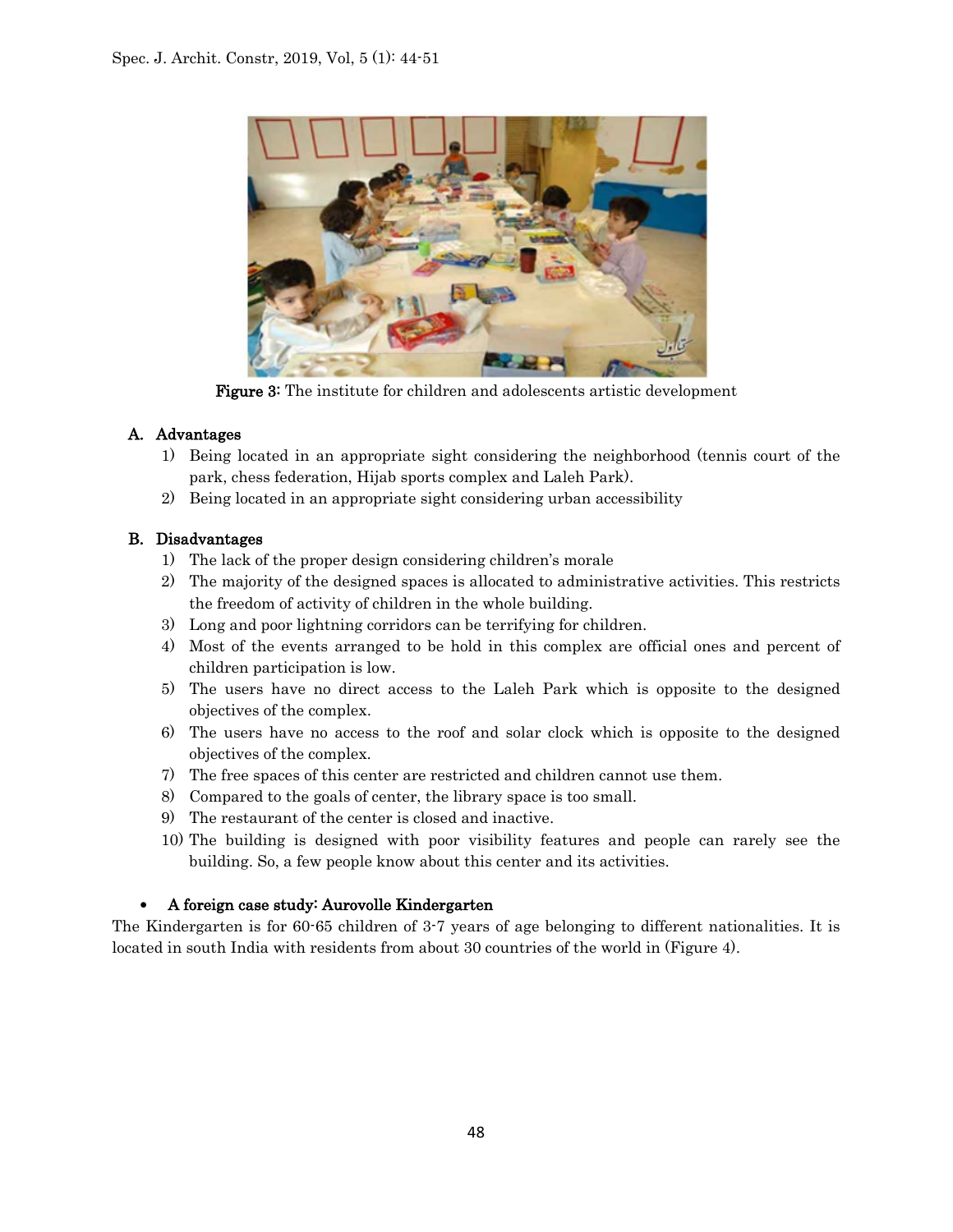

Figure 4: The architectural plan of the Aurovolle Kindergarten

#### Suggestions of some architects

Bill Anis Verrous: This small and enjoyable kindergarten is designed for 70 students. Local materials and techniques are used in this kindergarten to create a suitable and adaptable environment. There is not no teacher-student hierarchy. Each class is privately linked to the green outer space and allows the students to attend outdoor activities. This is an unusual and friendly atmosphere for a variety of activities.

Redovek Almaida: The architecture design of this kindergarten is harmonized with the warm climate of this region. Accordingly, the design of the kindergarten complex is the reinterpretation of the local materials and techniques which are used to develop open spaces and pleasant atmosphere so that children are able to enjoy the studying freely.

Bail Di Jong: "What can I say? Is it possible for my child to attend this kindergarten and enjoys the facilities?" There is a simple but delicate design between the interior and exterior spaces in this complex. This place is real representation of the spirit and principle of education that is creating the motivation and encouragement to study in (Figure 5).



Figure 5: Aurovolle Kindergarten

## Examining the samples and using their architectural design

The following table represents the samples of the collected subjects that have some characteristics in common with the design project. The positive and negative aspects of the samples have been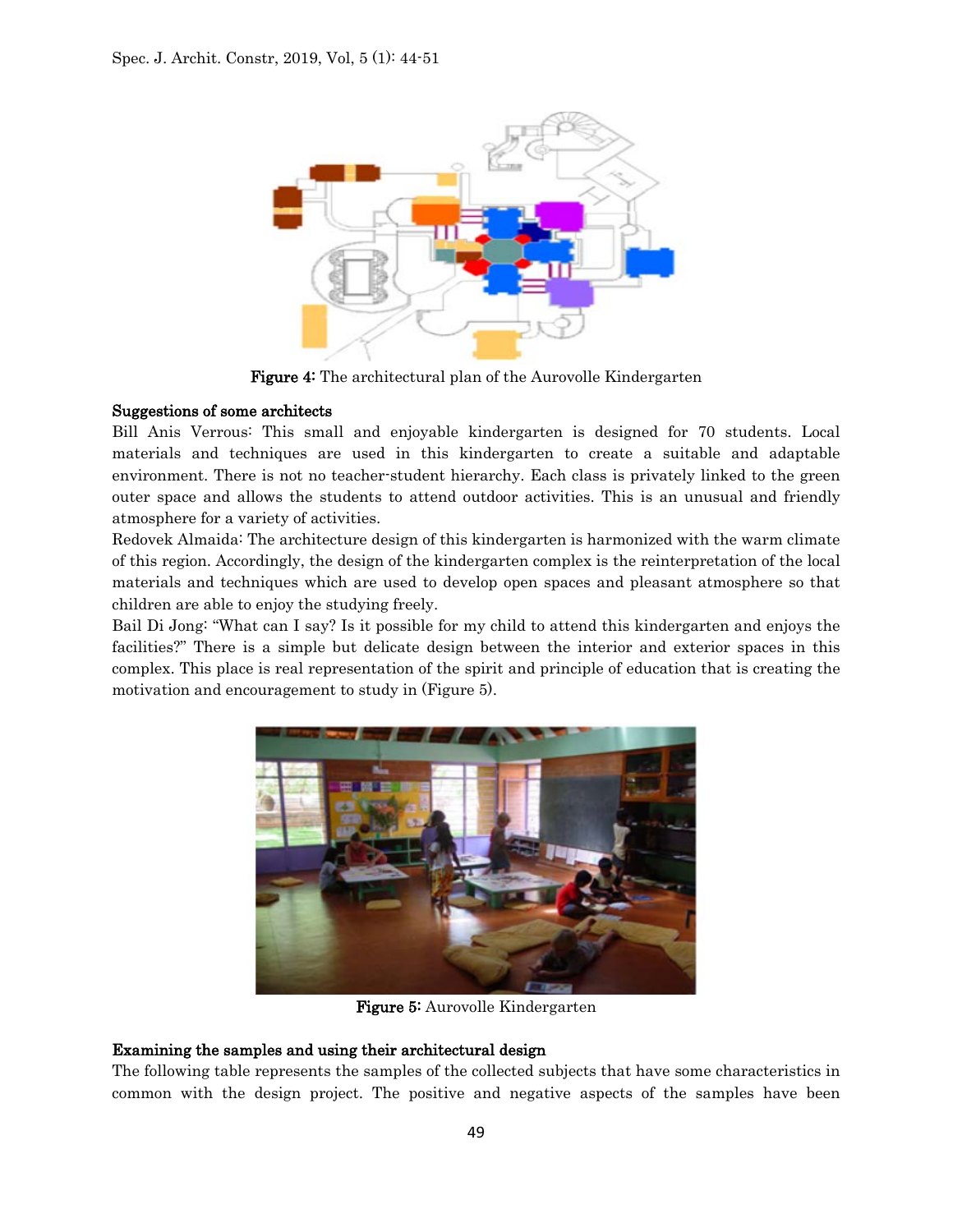considered and content of the design project has been developed. It has been tried to create a comprehensive and practical project in the final analysis.

| Projects |                                                                             | The composition                               |                                                                                                                                     |                                                                                                                                                                                                               | Content                                                                                                                    |
|----------|-----------------------------------------------------------------------------|-----------------------------------------------|-------------------------------------------------------------------------------------------------------------------------------------|---------------------------------------------------------------------------------------------------------------------------------------------------------------------------------------------------------------|----------------------------------------------------------------------------------------------------------------------------|
| Image    | Project's<br>Name                                                           | Configuration                                 | Positive points                                                                                                                     | Negative points                                                                                                                                                                                               |                                                                                                                            |
|          | Institute for<br>the Artistic<br>Creation of<br>Children and<br>Adolescents | Cube<br>configuration<br>and entrance<br>page | 1-Located in an<br>appropriate<br>neighborhoods.<br>2-located in a<br>place where offers<br>unprecedented<br>urban<br>accessibility | 1-There is no direct<br>access to the Laleh<br>park which is<br>opposite to the<br>designed objectives of<br>the complex.<br>2-Long and not well-<br>lighted corridors have<br>created a terrifying<br>space. | Promoting the<br>sense of<br>invitation of<br>the building is<br>the main<br>subject of the<br>architect.                  |
|          | Aurovolle<br>Kindergarten                                                   | Covered with<br>glass                         | Architecture<br>design of this<br>kindergarten is<br>harmonized with<br>the warm climate<br>of this region.                         |                                                                                                                                                                                                               | Transparency<br>of the building<br>represents the<br>transparency<br>of interior and<br>exterior spaces<br>interconnection |

#### Conclusion

Sustainable and green architecture is not only observes and meets the general principles of design to provide users with comfort and tranquility, it also intends to protect the environment and optimize energy consumption. The buildings designed based on this philosophy, which are referred to as green structures, are established according to the concepts of sustainable development. Resource conservation, increased comfort and productivity and reducing long-term operational costs are among the outstanding achievements of the green architecture. Kindergartens are the first educational centers that each human being can be associated with and is a potential place to use and enjoy the green and sustainable architecture to provide a suitable basis for institutionalizing the goals of sustainable development in children. The design of sustainable and green kindergartens can potentially provide a suitable place for future generations to grow and develop. It also familiarizes the children with a sustainable lifestyle.

### References

- 1. Hart, R. (1995). The right to play and children's participation. The Article 31 action pack
- 2. Lotfatta., Ainaz. (2010). The Effect of Environmental Factors on Behaviors in Educational Spaces. Social Science Monthly Journal, No. 32.
- 3. Nagasawa, 2010, A project commissioned by the ministry of educaton, Culture, sports, Sciebnce and Technology- Japan.
- 4. Paulus, P. (2000). Groups, teams, and creativity: The creative potential of idea‐generating groups. Applied psychology, 49 (2), 237-262.
- 5. Piaget., Jean. (2004). Psychology of the Child, translated by Dr. Zinat Tawfiq, 11th edition, Tehran, Ney publications.